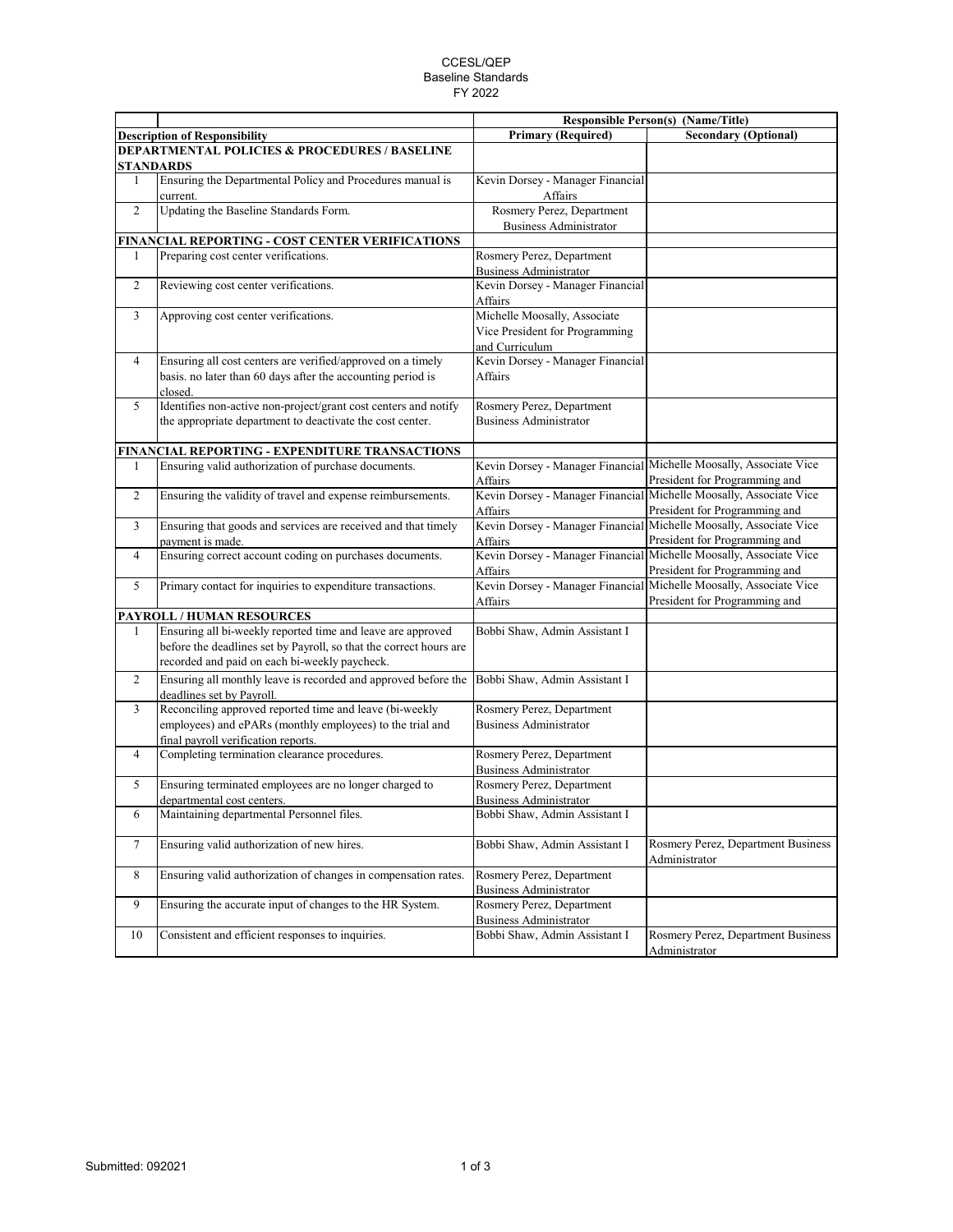## CCESL/QEP Baseline Standards FY 2022

|                |                                                                                |                                                                | <b>Responsible Person(s) (Name/Title)</b>   |
|----------------|--------------------------------------------------------------------------------|----------------------------------------------------------------|---------------------------------------------|
|                | <b>Description of Responsibility</b>                                           | <b>Primary (Required)</b>                                      | <b>Secondary (Optional)</b>                 |
|                | <b>CASH HANDLING</b>                                                           |                                                                |                                             |
| $\mathbf{1}$   | Collecting cash, checks, etc.                                                  | Bobbi Shaw, Admin Assistant I                                  |                                             |
| $\overline{c}$ | Prepares Departmental Deposit Form.                                            | Bobbi Shaw, Admin Assistant I                                  |                                             |
| 3              | Approves Departmental Deposit Form.                                            | Michelle Moosally, Associate<br>Vice President for Programming |                                             |
| $\overline{4}$ |                                                                                | Rosmery Perez, Department                                      |                                             |
|                | Transports deposit to the Cashiers Office.                                     | <b>Business Administrator</b>                                  |                                             |
| 5              | Preparing Journal Entries.                                                     | Rosmery Perez, Department                                      |                                             |
| 6              | Verifying deposits posted correctly in the Finance System.                     | <b>Business Administrator</b><br>Rosmery Perez, Department     |                                             |
|                |                                                                                | <b>Business Administrator</b>                                  |                                             |
| 7              | Adequacy of physical safeguards of cash receipts and                           | Rosmery Perez, Department                                      |                                             |
|                | equivalent.                                                                    | <b>Business Administrator</b>                                  |                                             |
| 8              | Ensuring deposits are made timely.                                             | Michelle Moosally, Associate                                   |                                             |
|                |                                                                                | Vice President for Programming                                 |                                             |
| 9              | Ensuring all employees who handle cash have completed Cash                     | Michelle Moosally, Associate                                   |                                             |
|                | Security Procedures or Cash Deposit and Security Procedures                    | Vice President for Programming                                 | Kevin Dorsey - Manager Financial            |
|                | training.                                                                      | and Curriculum                                                 | Affairs                                     |
| 10             | Updating Cash Handling Procedures as needed.                                   | Rosmery Perez, Department<br><b>Business Administrator</b>     |                                             |
|                |                                                                                | Rosmery Perez, Department                                      |                                             |
| 11             | Consistent and efficient responses to inquiries.                               | <b>Business Administrator</b>                                  |                                             |
|                | PETTY CASH                                                                     |                                                                |                                             |
| $\mathbf{1}$   | Preparing petty cash disbursements.                                            | NA                                                             |                                             |
| $\overline{c}$ | Ensuring petty cash disbursements are not for more than \$100.                 | NA                                                             |                                             |
| 3              | Ensuring petty cash disbursements are made for only authorized NA<br>purposes. |                                                                |                                             |
| 4              | Approving petty cash disbursements.                                            | NA                                                             |                                             |
| 5              | Replenishing the petty cash fund timely.                                       | NA                                                             |                                             |
| 6              | Ensuring the petty cash fund is balanced after each<br>disbursement.           | NA                                                             |                                             |
|                | <b>CONTRACT ADMINISTRATION</b>                                                 |                                                                |                                             |
| $\mathbf{1}$   | Ensuring departmental personnel comply with contract                           | Michelle Moosally, Associate                                   |                                             |
|                | administration policies/procedures.                                            | Vice President for Programming<br>and Curriculum               | Kevin Dorsey - Manager Financial<br>Affairs |
|                | PROPERTY MANAGEMENT                                                            |                                                                |                                             |
| 1              | Performing the annual inventory.                                               | Bobbi Shaw, Admin Assistant I                                  |                                             |
| 2              | Ensuring the annual inventory was completed correctly.                         | Rosmery Perez, Department<br><b>Business Administrator</b>     |                                             |
| 3              | Tagging equipment.                                                             | <b>Information Technology</b>                                  |                                             |
| $\overline{4}$ | Approving requests for removal of equipment from campus.                       | Michelle Moosally, Associate                                   |                                             |
|                |                                                                                | Vice President for Programming<br>and Curriculum               |                                             |
|                | <b>DISCLOSURE FORMS</b>                                                        |                                                                |                                             |
| 1              | Ensuring all employees with purchasing influence complete the                  | Rosmery Perez, Department                                      |                                             |
|                | annual Related Party disclosure statement online.                              | <b>Business Administrator</b>                                  |                                             |
| $\mathbf{2}$   | Ensuring all full time, benefits eligible, exempt faculty and staff            | Rosmery Perez, Department                                      |                                             |
|                | complete the Consulting disclosure statement online.                           | <b>Business Administrator</b>                                  |                                             |
| 3              | Ensuring that all Principal and Co-Principal Investigators                     | Rosmery Perez, Department                                      |                                             |
|                | complete the annual Conflict of Interest disclosure statement for              | <b>Business Administrator</b>                                  |                                             |
|                | the Office of Research and Sponsored Programs                                  |                                                                |                                             |
|                | RESEARCH ADMINISTRATION                                                        |                                                                |                                             |
| 1              | Verifies that all grant cost centers contain positive budgetary<br>balances.   | NA                                                             |                                             |